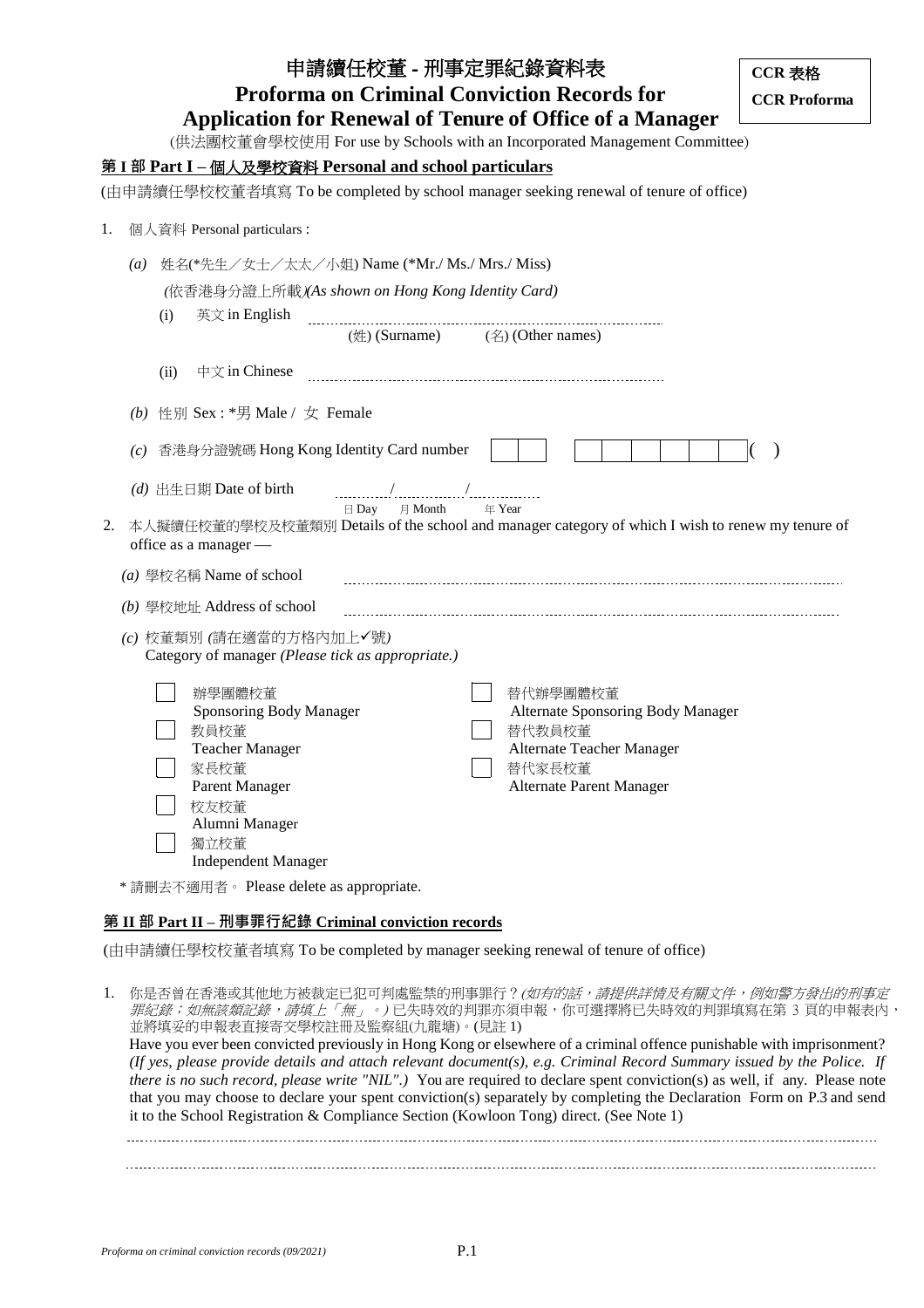#### **2.** 現付上本人香港身分證副本一份。**I attach a copy of my Hong Kong Identity Card.**

(若申請人選擇不提供香港身分證副本,學校註冊及監察組(九龍塘)將為申請人安排會面,讓申請人親自出示香港身分 證以供核對。若申請人作該選擇,則請刪去此項。)

*(If the applicant chooses not to provide a photocopy of his/her Hong Kong Identity Card, the School Registration & Compliance Section (Kowloon Tong) will, for verification purpose, arrange an interview so that he/she can produce his/her Hong Kong Identity Card in person. If this is the case, please delete this item. )*

3. 為核實本申請書內的資料,本人現授權警務處處長向教育局發放有關本人的全部刑事判罪紀錄詳情(如有的話),包括根據 《罪犯自新條例》(第 297 章)的已失時效判罪。

For the purpose of verifying the information provided in this application form, I hereby authorize the Commissioner of Police to release full details of my criminal conviction record(s), including spent convictions under the Rehabilitation of Offenders Ordinance (Cap. 297), if any, to the Education Bureau.

4. 就本人所知及所信,本申請書內一切內容均屬真實及詳盡。 All the contents of this application are true and complete to the best of my knowledge and belief.

| 簽署(中文)#<br>Signature<br>$(Chinese)^*$            |  |
|--------------------------------------------------|--|
| 簽署(英文)#<br>Signature<br>$(English)$ <sup>#</sup> |  |
| 申請人姓名<br>Name of Applicant                       |  |
| 日期<br>Date                                       |  |

# 如有的話,請同時提供中文及英文簽署。 Please provide both Chinese and English signatures, if any.

### **第 III 部 Part III –** 批註人簽署 **Signature of endorsing person** (見註 2)**(See Note 2)**

(由申請續任學校校董的批註人填寫 To be completed by the endorsing person of the manager seeking renewal of tenure of office)

本人知悉在本表格第 I 及 II 部所填寫的資料。 I acknowledge the information completed in Part I and II of this Proforma.

| 簽署(中文)#<br>Signature<br>$(Chinese)^*$      |  |
|--------------------------------------------|--|
| 簽署(英文)#<br>Signature<br>$(English)^*$      |  |
| 批註人姓名<br>Name of the Endorsing Person      |  |
| 批註人職位:<br>Position of the Endorsing Person |  |
| 日期<br>Date                                 |  |

# 如有的話,請同時提供中文及英文簽署。Please provide both Chinese and English signatures, if any.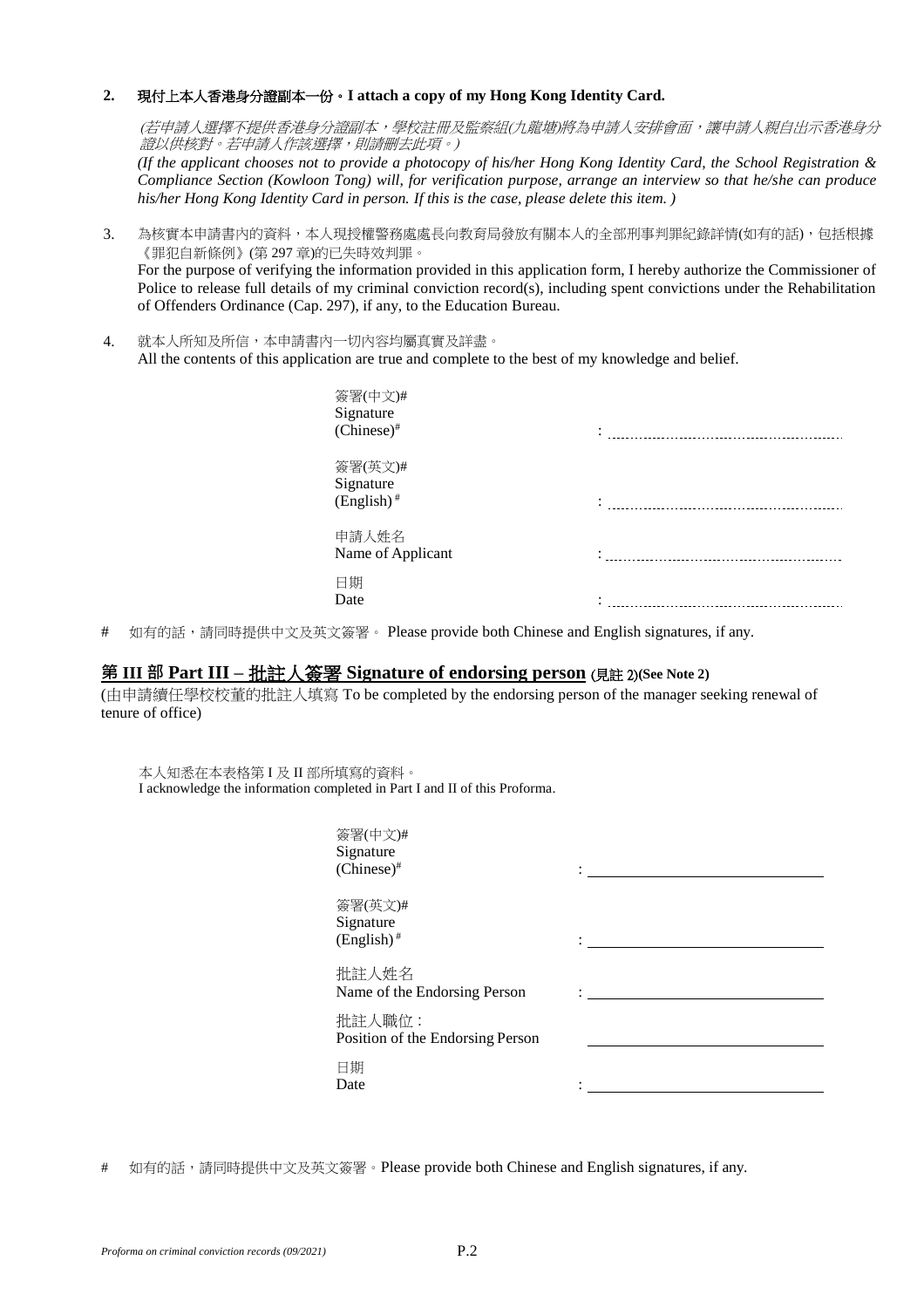# 已失時效判罪申報表 **Declaration Form for Spent Conviction(s)**

(如申請人有已失時效的判罪及選擇自行(毋須由/經學校提交)申報已失時效的判罪,須將詳情填寫 在此申報表上,並將填妥的申報表連同有關文件在申請日期起兩星期內以掛號方式寄交學校註冊 及監察組(九龍塘)。)

(If the applicant has spent conviction(s) and chooses to declare the spent conviction(s) separately (not necessary to be submitted by/through the school), he is required to provide the details in this Declaration Form. The duly completed Declaration Form together with relevant document(s) should be sent to the School Registration & Compliance Section (Kowloon Tong) by registered post within two weeks from the date of application.)

1. 姓名 Name (中文) (In Chinese)

(英文) (In English)

- 2. 香港身份證號碼 Hong Kong Identity Card Number
- 3. 出生日期 Date of Birth
- 4. 電話號碼 Telephone Number
- 5. 本人擬續任校董的學校名稱 Name of the school of which I wish to renew my tenure of office as a manager

6. 已失時效的判罪資料 Information of spent conviction(s) - 定罪日期 Date of Conviction 提訊法庭 Court Appeared 判刑 Sentence 罪行詳情 Details of Offence(s)

7. 就本人所知及所信,本申報表一切內容均屬真實及詳盡。

The contents of this declaration form are true and complete to the best of my knowledge and belief.

(日期) (Date) (簽署) (Signature)

(申請人 / Applicant)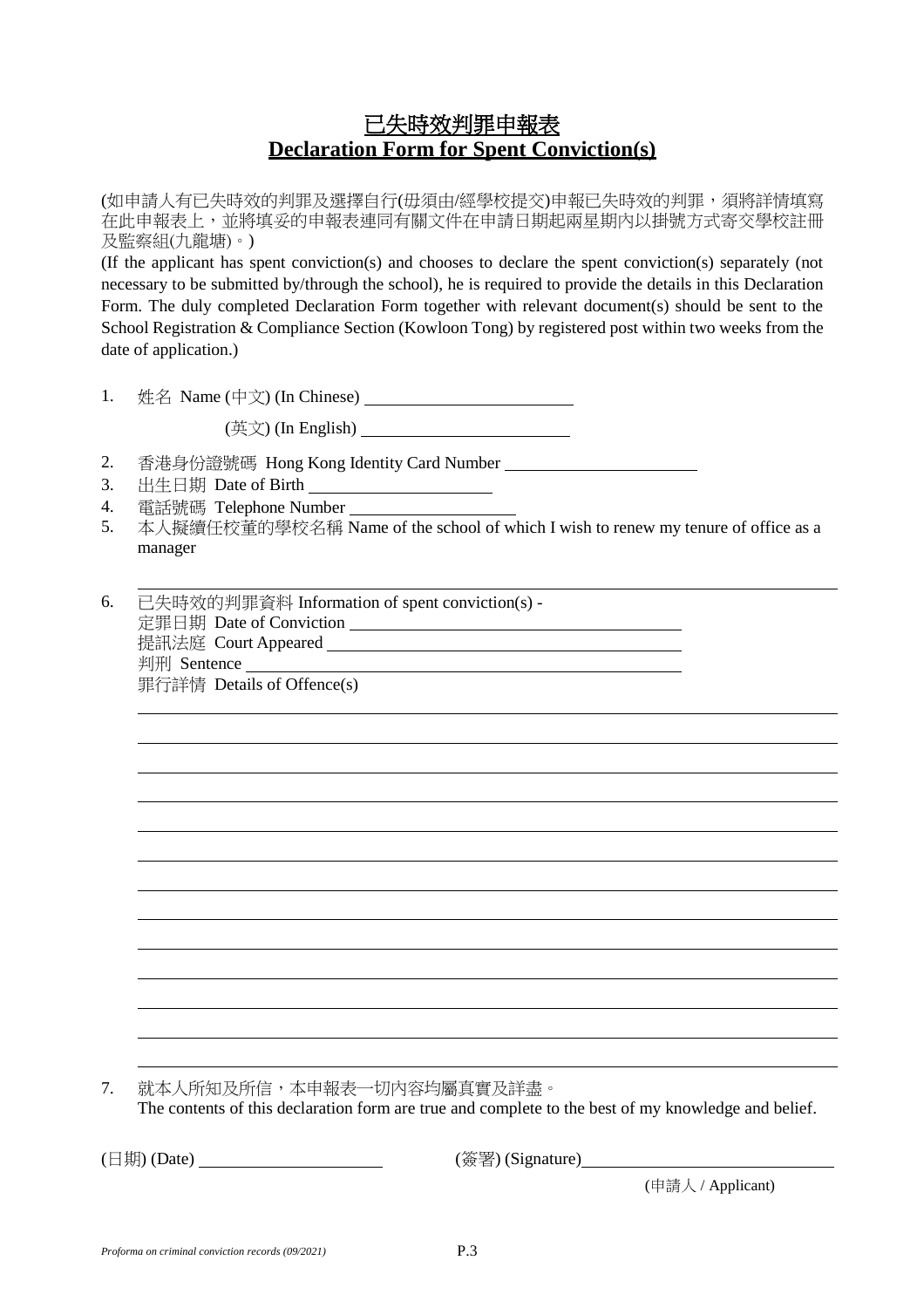- 註 1 申請人如以前曾在香港或其他地方被裁定已犯可判處監禁的刑事罪行,須將該事件的詳細情形披露,並提供有 關文件,例如警方發出的刑事定罪紀錄。如無該類記錄,請填上「無」。申請人亦須申報已失時效的判罪(如有 的話)。(根據《罪犯自新條例》(第297章)第 2(1)條,凡個別人士(i)在香港被定罪,但並未因此被判處監禁超過 三個月或罰款超過 10,000 元;(ii)在此以前不曾在香港被定罪;以及(iii)經過三年時間並未在香港再被定罪,則 就他以往的定罪、罪行、行為或情況而向他或向其他人提出的有關問題,或加諸於他或其他人的有關披露該等 定罪、罪行、行為或情況的義務,均須視為並非指該項定罪。然而,該條例第 4(2)(b)條訂明,上述規定不適用 於在任何人執行其職位或受僱工作的職責期間,由該人或其代表所提出以對另一人是否適宜根據法律(即包括 《教育條例》(第 279 章))獲得註冊或續予註冊作出評核的問題;亦不適用於在該人執行該等職責期間,向該人披 露資料以作該等評核的義務。) 如申請人只有已失時效的判罪,該申請人可選擇在第 II 部第一段填寫「無」, 但須 將詳情填寫在「已失時效判罪申報表」(本表格第3頁),並將填妥的申報表連同有關文件盡快自行(毋須由/經學校 提交)以掛號方式寄交學校註冊及監察組(九龍塘)。如申請人曾干犯刑事罪行而同時有已失時效的判罪,該申 請人須在第 II 部第一段提供所干犯罪行的詳情及可選擇依上述方式申報已失時效的判罪。
- Note 1 If the applicant has previously been convicted in Hong Kong or elsewhere of a criminal offence punishable with imprisonment, the full circumstances of such matter must be disclosed, and relevant document(s) should be attached, e.g. Criminal Record Summary issued by the Police. If there is no such record, please write "NIL". The applicant is required to declare spent conviction(s) as well, if any. (Under section 2(1) of the Rehabilitation of Offenders Ordinance (Cap. 297), where (i) an individual has been convicted in Hong Kong of an offence in respect of which he was not sentenced to imprisonment exceeding three months or to a fine exceeding \$10,000; (ii) he has not been convicted in Hong Kong on any earlier day of the offence; and (iii) a period of three years has elapsed without that individual being again convicted in Hong Kong of an offence, then any question asked of that individual or any other person relating to, or any obligation imposed on that individual or any other person to disclose, that individual's previous convictions, offences, conduct or circumstances shall be treated as not referring to that conviction. However, by virtue of section 4(2)(b), this shall not apply to any question asked by or on behalf of any person, in the course of the duties of his office or employment, or any obligation to disclose information to that person in the course of those duties, in order to assess the suitability of another person for registration, or to continue to be registered under any law, i.e. including the Education Ordinance (Cap. 279).) If the applicant has spent conviction(s) only, he may choose to write "Nil" in paragraph 1 of Part II but he is required to provide the details in "Declaration Form for Spent Conviction(s)" (page 3 of this Proforma). The duly completed Declaration Form together with relevant document(s) should be sent to the School Registration & Compliance Section (Kowloon Tong) separately by registered post (not necessary to be submitted by/through the school) as soon as possible. If the applicant has spent conviction(s) together with other conviction(s), he has to provide the details of the other conviction(s) in paragraph 1 of Part II and may choose to follow the aforesaid procedure in declaring the spent conviction(s).

#### 註 2 有關學校校董類別及其批註人,請參考下表 -

Note 2 Please refer to the following table about categories of managers and their respective endorsing persons.

| 校董類別                                                                             | 批註人                                                                                                                                                                                                                                                                                                                                                |
|----------------------------------------------------------------------------------|----------------------------------------------------------------------------------------------------------------------------------------------------------------------------------------------------------------------------------------------------------------------------------------------------------------------------------------------------|
| <b>Category of manager</b>                                                       | <b>Endorsing person</b>                                                                                                                                                                                                                                                                                                                            |
| 辦學團體校董/替代辦學團體校董<br>Sponsoring body manager/ Alternate sponsoring<br>body manager | 辦學團體主席<br>Chairperson of sponsoring body                                                                                                                                                                                                                                                                                                           |
| 教員校董/替代教員校董                                                                      | 校長                                                                                                                                                                                                                                                                                                                                                 |
| Teacher manager / Alternate teacher manager                                      | Principal                                                                                                                                                                                                                                                                                                                                          |
| 家長校董/替代家長校董<br>Parent manager/ Alternate parent manager                          | 法團校董會認可的家長教師會主席<br>Chairperson of parent-teacher association recognized by<br>the IMC                                                                                                                                                                                                                                                              |
| 校友校董<br>Alumni manager                                                           | *法團校董會或辦學團體(視該會的章程的規定而定)<br>認可的校友會主席 / 法團校董會校監 (未有人經由認可的校<br>友會獲提名) [*適用者]<br>*Chairperson of alumni association recognized by the IMC<br>of school or its sponsoring body as may be provided for in<br>the IMC constitution / supervisor of the IMC (where no<br>person is nominated via a recognized alumni<br>association) [ $*$ as applicable] |
| 獨立校董                                                                             | 法團校董會校監                                                                                                                                                                                                                                                                                                                                            |
| Independent manager                                                              | Supervisor of IMC                                                                                                                                                                                                                                                                                                                                  |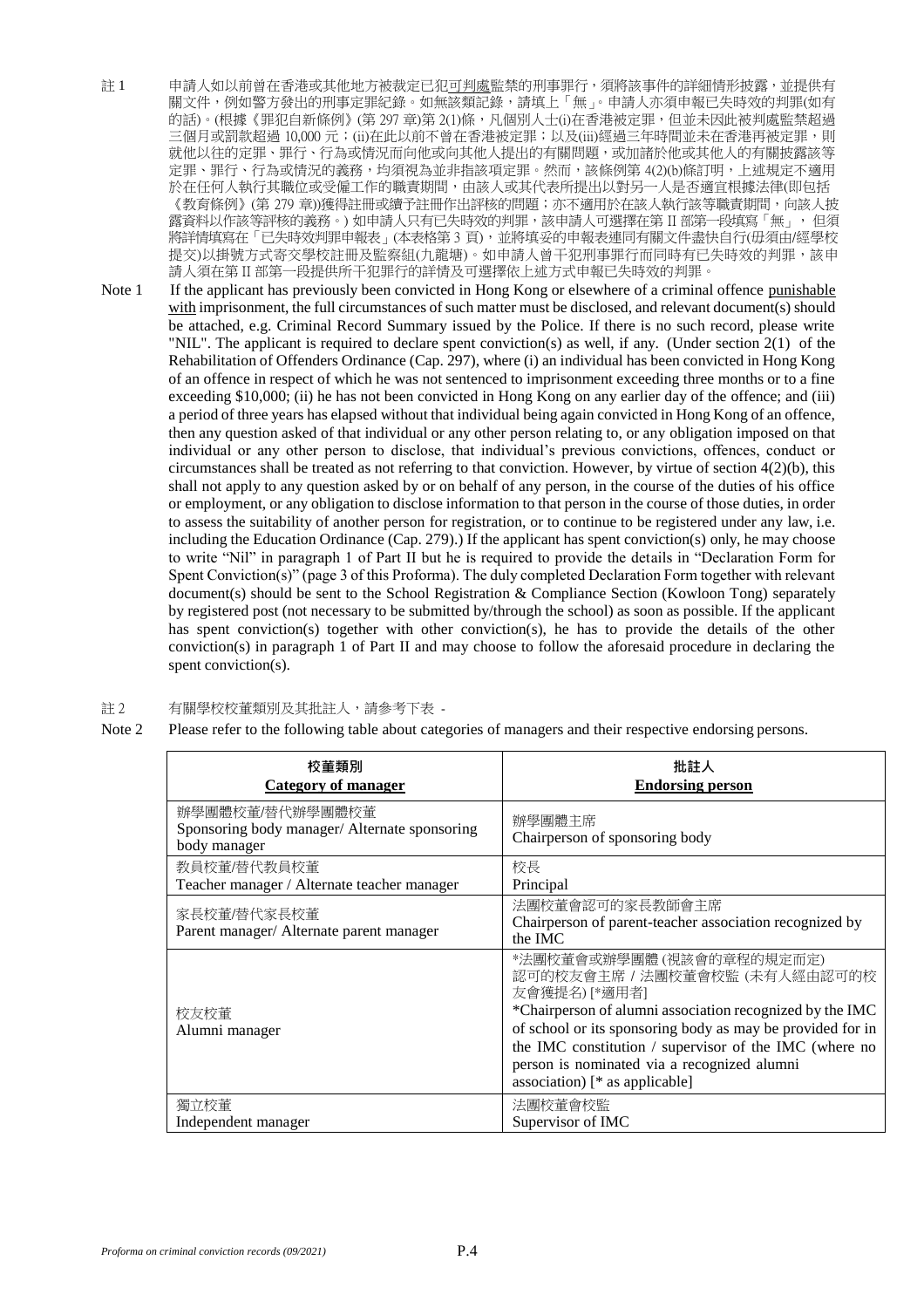# **警 告 WARNING**

申請人須注意《教育條例》的規定,尤其是一

Applicants' attention is drawn to the provisions of the Education Ordinance and particularly to

*(a)* 第 30(1) 條

Section  $30(1)$  —

「如常任秘書長覺得有以下情況,可拒絕申請人註冊為某間學校的校董一

"The Permanent Secretary may refuse to register an applicant as a manager of a school if it appears to the Permanent Secretary that

- *(e)* 該申請人在提出以下任何申請時,即 in making or in connection with any application
	- (i) 學校註冊; for registration of a school;
	- (ii) 註冊為校董或教員;或 for registration as a manager or a teacher; or
	- (iii) 僱用校內准用教員 to employ a person as a permitted teacher in a school,

或在與該等申請有關的事項中,作出的陳述或提供的資料在要項上屬虛假,或因在要項上有所遺漏而屬虛 假。」;

the applicant has made any statement or furnished any information which is false in any material particular or by reason of the omission of any material particular.";

及 and

#### *(b)* 第 87(1) 條 —

Section  $87(1)$  —

「任何人如— "Any person who

*(k)* 在根據本條例提出任何申請時,或在與該等申請有關的事項中,不論以口頭或書面作出在要項上屬虛假的陳 述或提供在要項上屬虛假的資料,而他知道或理應知道該項陳述或資料在要項上屬虛假, in or in connection with any application under this Ordinance makes any statement or furnishes any information, whether such statement or information be verbal or written, which is false in any material particular and which he knows or reasonably ought to know is false in such particular,

即屬犯罪,一經定罪,可處罰款\$250,000 及監禁 2 年。」 shall be guilty of an offence and shall be liable on conviction to a fine of \$250,000 and to imprisonment for 2 years."

## **提 示**

## **REMINDER**

申請人與教育局及其他政府部門進行任何事務往來時,均不得向政府人員提供利益。 Applicants, while having dealings of any kind with the Education Bureau and other Government departments, should not offer advantage to Government officers.